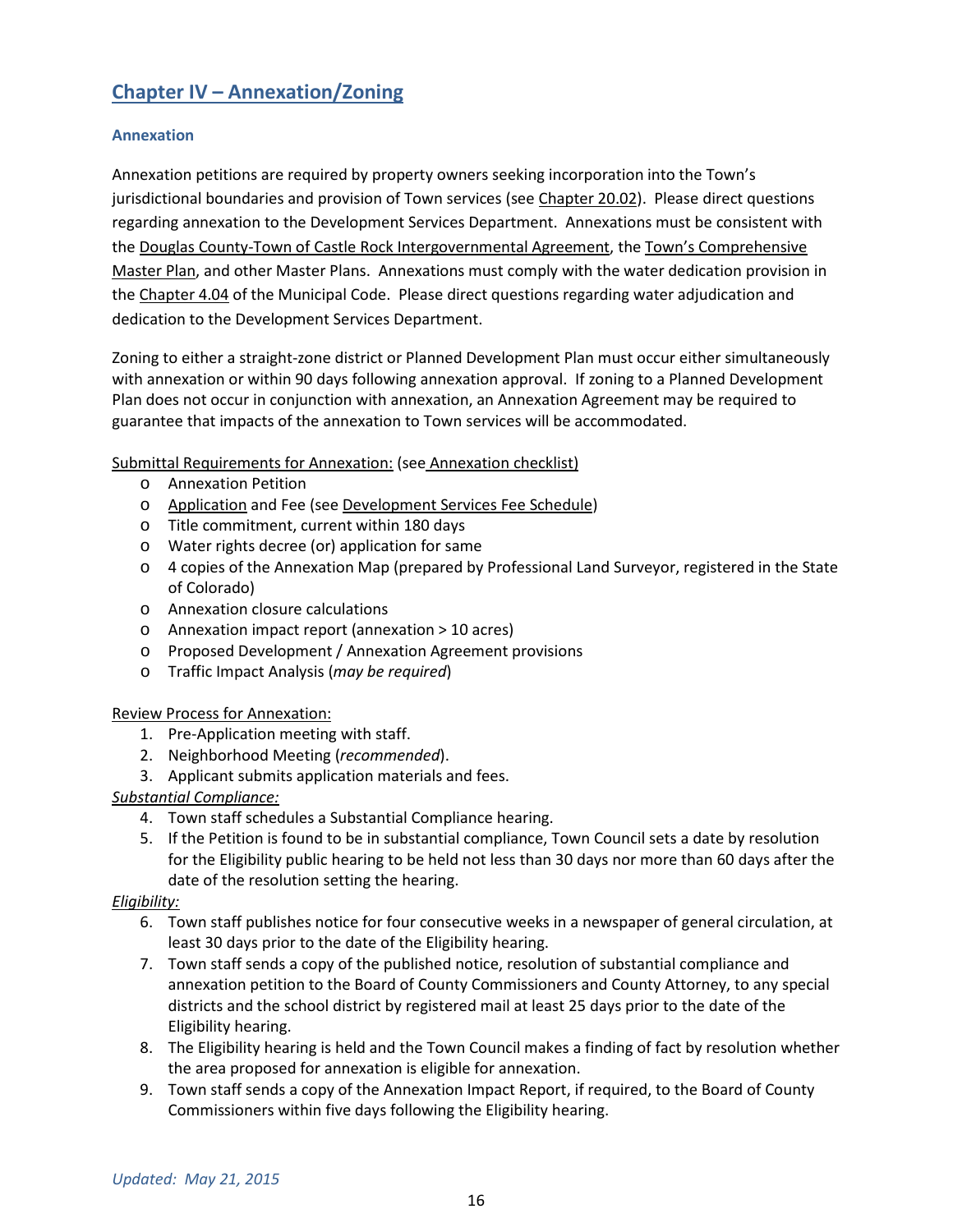## *Annexation:*

- 10. Staff reviews application documents and issues response comments and redlines.
- 11. Town staff sends out external referrals to appropriate agencies and dry utilities.
- 12. Applicant revises and resubmits (typically one or two times).
- 13. Town staff schedules an Annexation hearing to be held before the Planning Commission at least 10 days prior to the date of the Town Council Annexation hearing.
- 14. Town staff schedules an Annexation hearing to be held before the Town Council not later than 180 days from the date of the resolution of eligibility, unless deferred in writing by the petitioner(s). There are specific annexation review criteria (Section 20.02.040) and if the request is water short, the applicant must demonstrate that exceptional qualities (Chapter 4.04) are met.
- 15. Staff prepares the staff report including a recommendation regarding the Annexation and Development Agreement.
- 16. Public notice (Section 20.02.020) is required prior to hearings.
- 17. Planning Commission reviews in a public hearing and makes a recommendation to Town Council.
- 18. Town Council reviews in a public hearing and makes the final determination by ordinance, whether the property is annexed.
- 19. Water rights adjudication: As a condition of annexation, the petitioner(s) provides evidence that water rights associated with the property have been adjudicated and dedicate all rights to the Denver Basin groundwater underlying the annexed property to the Town. The Town creates the water bank. (See Section 4.04.050.A of the Municipal Code)

## Recording:

- 20. If approved, applicant submits final documents for recordation, the appropriate recording fees, and any payments, sureties or dedications required by the Development or Annexation Agreement.
- 21. Town staff creates the water bank.
- 22. Town staff files the original executed annexation ordinance and annexation map with the Douglas County Clerk and Recorder.
- 23. Douglas County staff files a copy of the annexation ordinance and annexation map with the State Department of Local Affairs, in the Division of Local Government and with the State Department of Revenue.

## **Zoning/Rezoning**

The Town has residential, business and industrial "straight" zone districts that allow appropriate land uses either by right or as a Use by Special Review. (For the Commercial Land Use Matrix (see Section 17.28.030) Requests for zoning changes can be submitted by petition of the property owner(s) or can be initiated by the Town. Please contact the Development Services Department regarding proposed zone changes.

At the time of annexation, a property owner can choose to request that their property be zoned to either one of the Towns' straight zone districts or a Planned Development. The application can be processed simultaneously with an annexation request, or within ninety (90) days of annexation.

## Submittal Requirements for Zoning/Rezoning for straight zone district:

- o Title commitment, current within 180 days
- o Application and Review Fee (see Development Services Fee Schedule)
- o A legal description of the area proposed to be rezoned.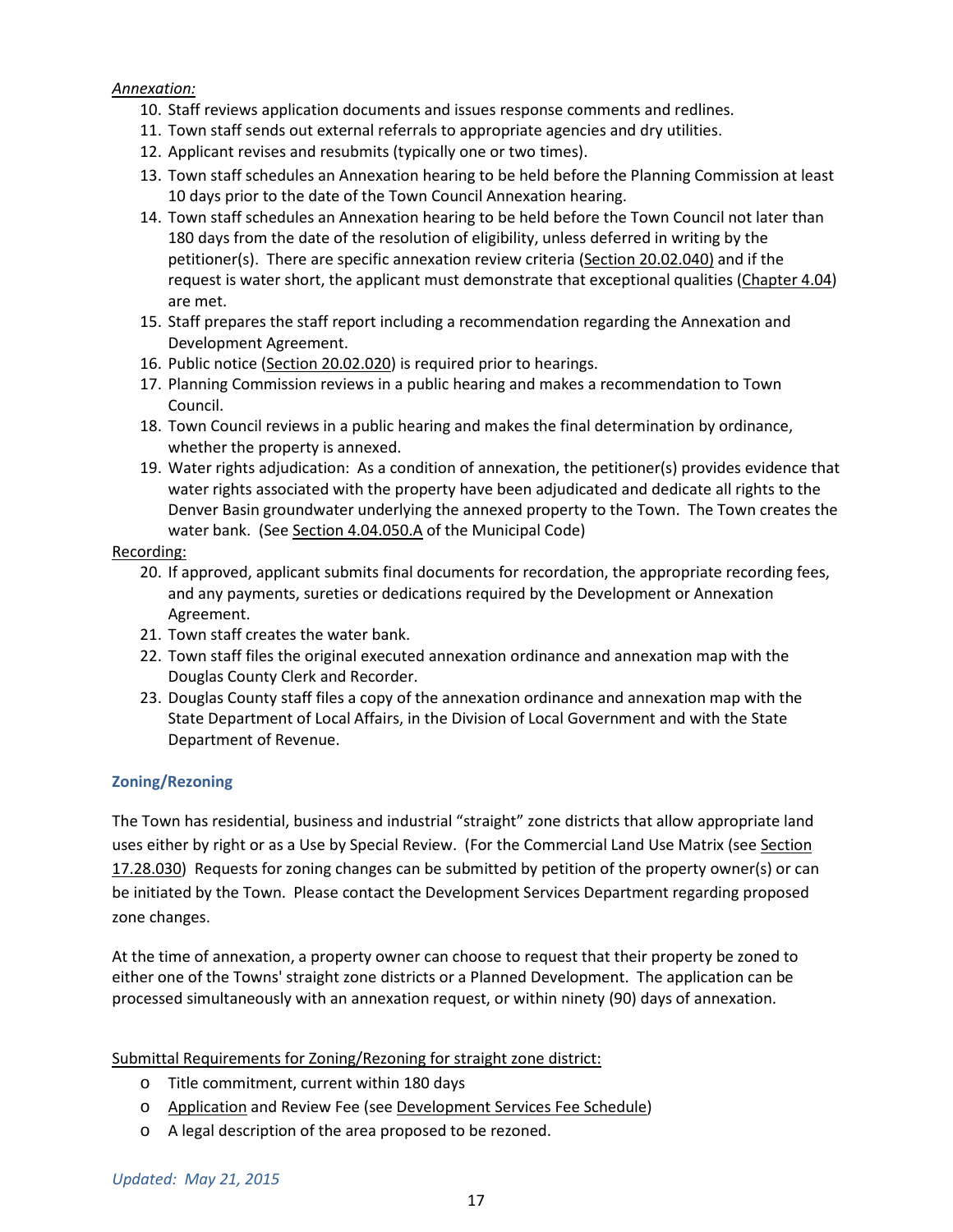- o A letter outlining the reasons/change in circumstances supporting the rezone and how it complies with the Comprehensive Plan.
- o Traffic Impact Analysis may be necessary if the proposed zoning is a higher traffic generator.

## Review Process for Zoning/Rezoning changes:

Input is sought of the affected property owners and public hearings allow public input. The zoning or rezoning designation request is first reviewed by staff and then a recommendation is forwarded to Planning Commission and Town Council. There are specific zoning approval criteria (Section 17.02.060) that the staff, Planning Commission and Town Council must use to evaluate whether a zoning request should be approved. Public notice (Section 17.04.050) is required prior to the hearings. The Planning Commission reviews the request and makes a recommendation to Town Council, who makes the final determination.

## **Planned Development Plan**

Planned Development zoning is an optional negotiated zoning for a specified property as outlined on a Planned Development Plan. A Planned Development is often required to be accompanied by a Development Agreement that outlines the provisions for public and private infrastructure to support the development. Town Council has the authority to grant variances to Town standards through the approval of a Planned Development Plan. A previously approved Preliminary Planned Development (PPD) is equivalent to a Planned Development Plan. If a property is already annexed and straight-zoned or if an annexation is being concurrently processed, an application for a Planned Development Plan may be submitted. Please contact the Development Services Department with questions regarding Planned Development applications.

Submittal Requirements for Planned Development Plan and Amendments (see PDP checklist):

- o Application and fee (see Development Services Fee Schedule)
- o Ownership and Encumbrance Report
- o Title commitment, current within 180 days
- o Project Description Narrative
	- **Describe compliance with master plan/vision/design guidelines**
	- (Interchange Overlay PDs) must describe compliance with Interchange Overlay District (Chapter 17.44)
	- Demonstrate adequacy of access, roadways, water/sewer, and stormwater detention
	- **•** Describe overall project and benefits
	- **•** Describe impact on surrounding properties
- o Mineral Rights Notice (Section 17.04.080) at the time of application submittal
- o Planned Development Plan showing: land uses, densities, development standards (open space, floor area ratio (FAR), setbacks and buffers), design standards, major roadway connections)
- o (Interchange Overlay PDs)- indicate on the proposed planned development how the Interchange Overlay Development Standards (Chapter 17.44) are met
- o Planned Development (PD) Zoning Regulations
- o Land Suitability Analysis Report (LSAR)
- o Financial Impact Report
- o Traffic Impact Analysis (or technical update to a Master Traffic Analysis. An access management plan may be required for developments proposing/affecting multiple access points to the street network.
- o Adequacy of water/sewer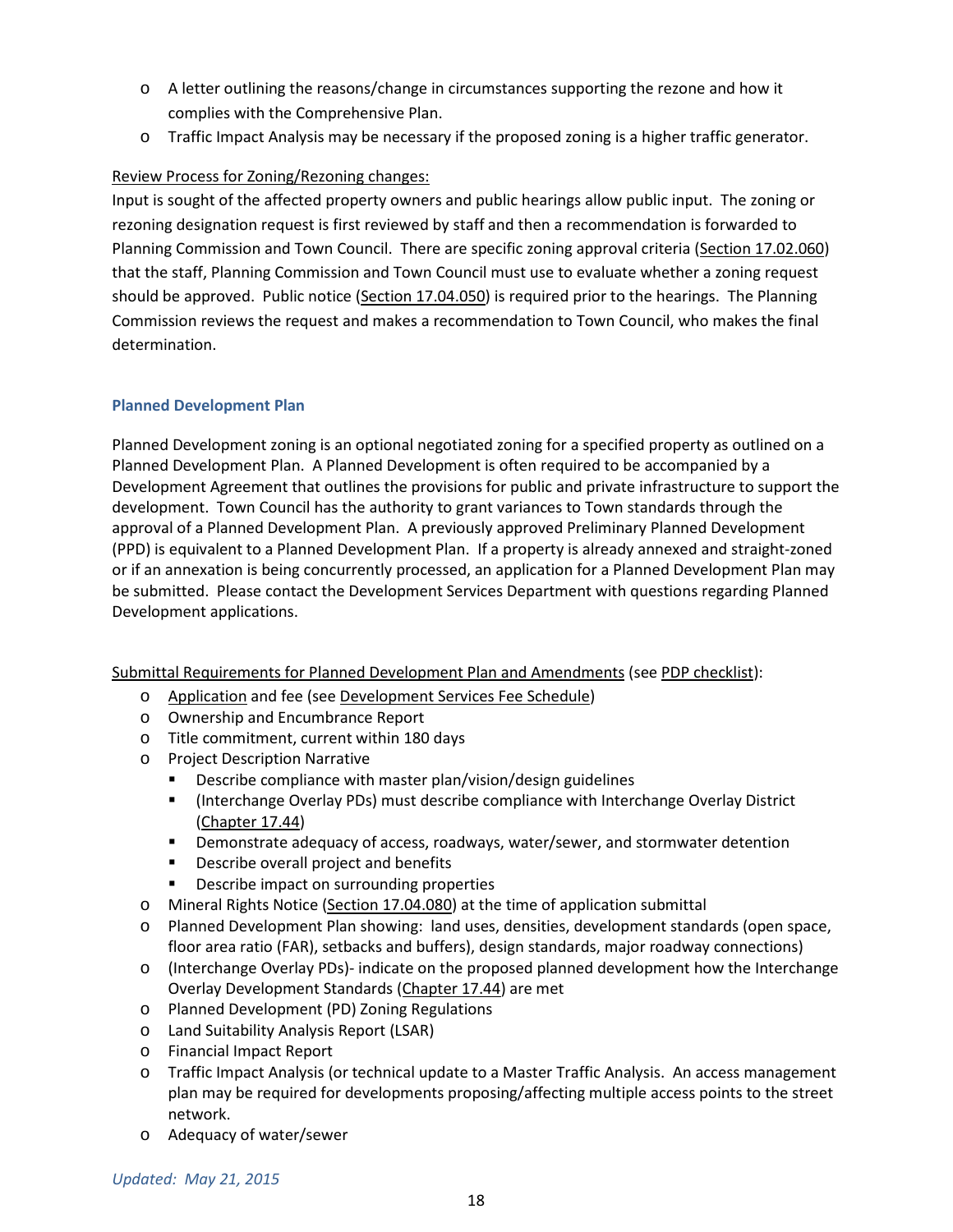- o Concept Utility Letter
- o Phase I Drainage Report
- o Proposed Development Agreement provisions (if no Annexation Agreement or if submitted concurrently with Annexation)

Review Process for Planned Development Plans:

- 1. Pre-Application meeting with staff.
- 2. Neighborhood Meeting (*recommended*).
- 3. Applicant submits application materials and fees.
- 4. Town sends out external referrals to appropriate jurisdictions, districts, agencies, and dry utilities.
- 5. Staff reviews application documents and issues response comments and redlines.
- 6. Applicant revises and resubmits one or two times.
- 7. Staff schedules public hearings and prepares staff report including a recommendation regarding the Planned Development Plan. Public notice (Section 17.04.050) is required prior to hearings.
- 8. Planning Commission reviews in a public hearing and makes a recommendation to Town Council, based on PD Plan review criteria (Section 17.34.030).
- 9. Town Council reviews in a public hearing and makes the final determination.

## Recording:

- 10. If approved, applicant submits final documents and fees for recordation with money/sureties/dedications required by the Development or Annexation Agreement. The applicant has 180 days from approval date to submit mylars to the Town for recording.
- 11. The Town records the Planned Development Plan with the Douglas County Clerk and Recorder.
- 12. The Town creates the water bank.

## **Amendment to Planned Development Plan or PD Zoning Regulations**

Staff can approve Minor Amendments administratively. A Major Amendment to a Planned Development (or former Preliminary Planned Development PPD) is required to go back through public hearings for review and approval. Any one or more of the following thresholds constitute a Major Amendment (Section 17.36.010):

- $\triangleright$  Introduces new land uses
- $\triangleright$  Changes area devoted to any use by more than 10%
- $\triangleright$  Changes density or intensity of uses by more than 10%
- $\triangleright$  Constitutes a significant change in the design
- $\triangleright$  Creates new or additional impacts on adjacent properties
- $\triangleright$  Substantively changes the PD Zoning Regulations

## Review Process for Amended Planned Development Plans:

- 1. Pre-Application meeting with staff.
- 2. Neighborhood Meeting (*recommended*).
- 3. Applicant submits application materials and fees.
- 4. If determined to be necessary by staff, the Town will send out external referrals to appropriate jurisdictions, districts, agencies, and dry utilities.
- 5. Staff will review of submittal package documents and issues response comments and redlines.
- 6. Applicant revises and resubmits (typically one or two times).